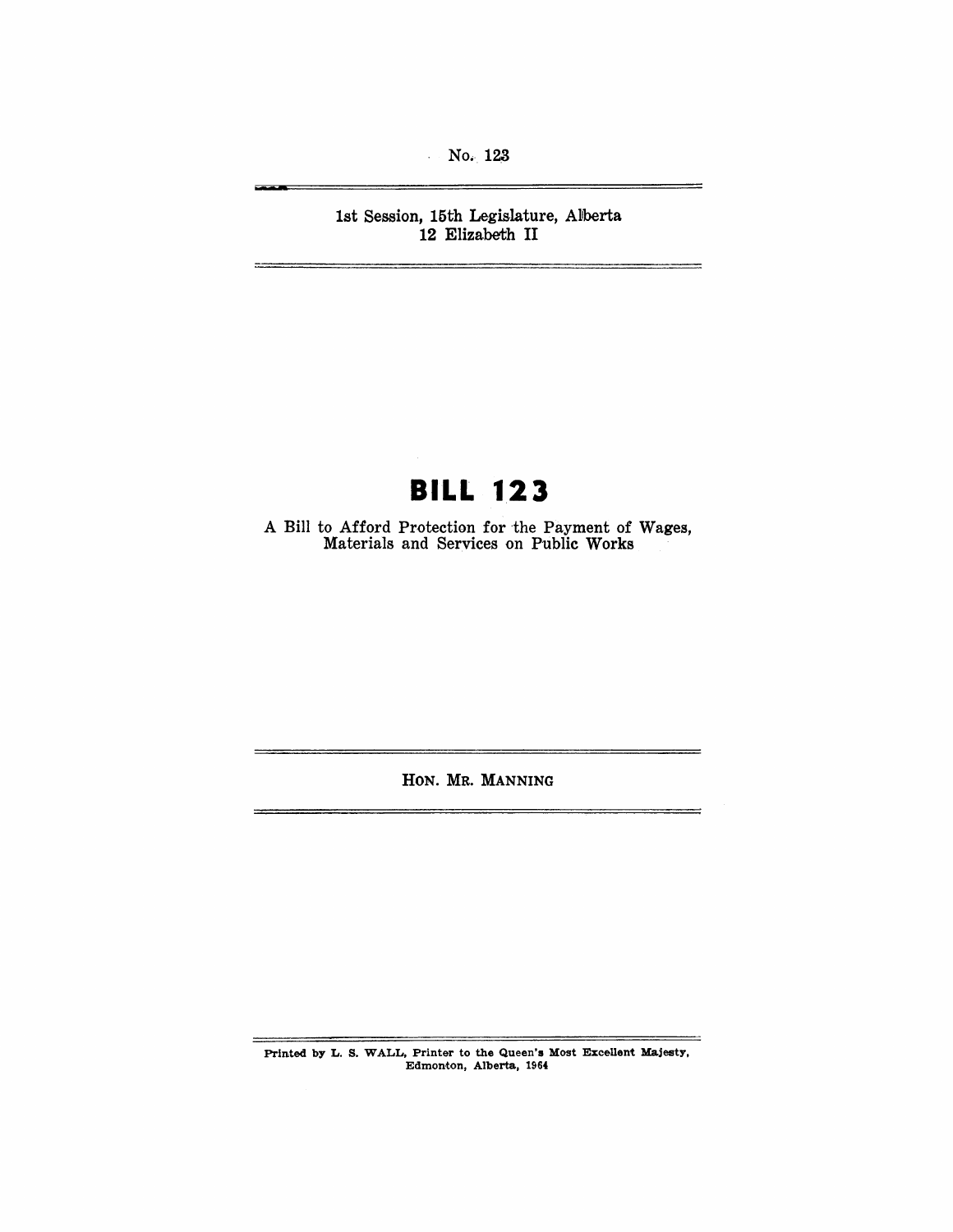Explanatory Note

General. This Bill will authorize the Government to apply money payable under a public works contract directly to the payment of labourers, material suppliers, etc., when the con-<br>tractor has not paid them within 90 days after he is obliged to.

2. Definitions.

3. Notice of the claim against the contractor is to be given within 90 days after the last day on which the labour, material or services were provided.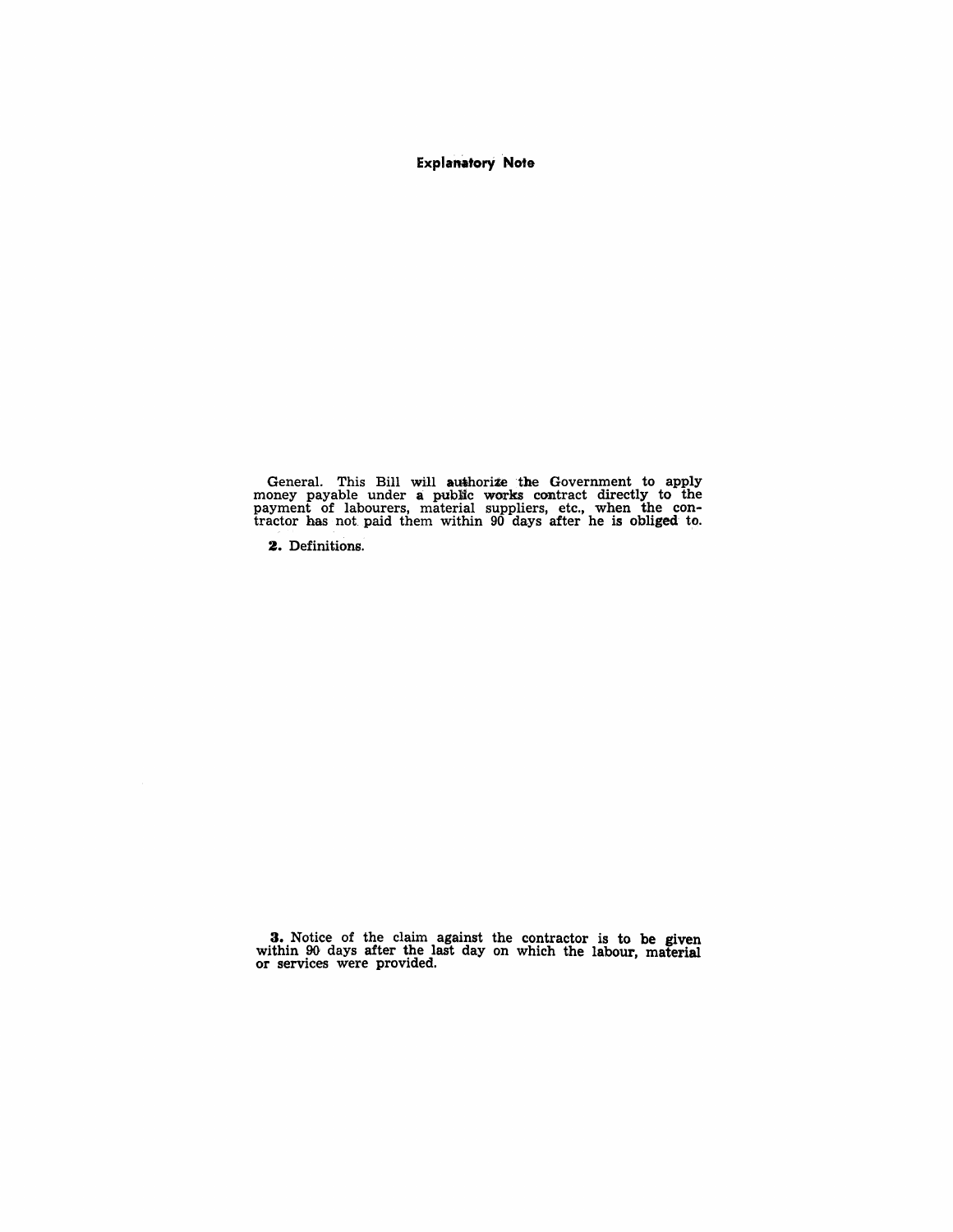### **BILL**

#### No. 123 of 1964

#### An Act to Afford Protection for the Payment of Wages, Materials and Services on Public Works

#### *(Assented to* , 1964)

HER MAJESTY, by and with the advice and consent of the Legislative Assembly of the Province of Alberta, enacts as follows:

**1.** This Act may be cited as "The Public Works Creditors" *Payment Act".* 

2. In this Act,

- (a) "claimant" means a creditor who has sent a notice under subsection  $(1)$  of section 3;
- (b) "contractor" means a person who performs work in the construction, alteration, repair and maintenance of a public work under a contract between the person and the Crown, and includes any subcontractor engaged in such a work;
- (c) "creditor" means a person who supplies labour, materials or services used or reasonably required for use in the performance of a contract with the
- Crown for the construction, alteration, repair or maintenance of a public work;
- $(d)$  "Crown" includes a board, commission or agency of the Crown;
- *(e)* "puhlic work" has the same meaning as in *The Surveys and Expropriation Act* and includes any undertaking by the Crown at the expense of any person or municipality;
- $(f)$  "surety" means a person who guarantees to the Crown the payment of creditors under a bond with the Crown.
- 3. (1) Where
	- (a) a person provides labour, materials or services used or reasonably required for use in the performance of a contract with the Crown for the construction, alteration, repair or maintenance of a formance of a contract with the Crown for<br>construction, alteration, repair or maintenance<br>public work, and
	- (b) the contractor does not pay that person in accordance with his obligation to do so,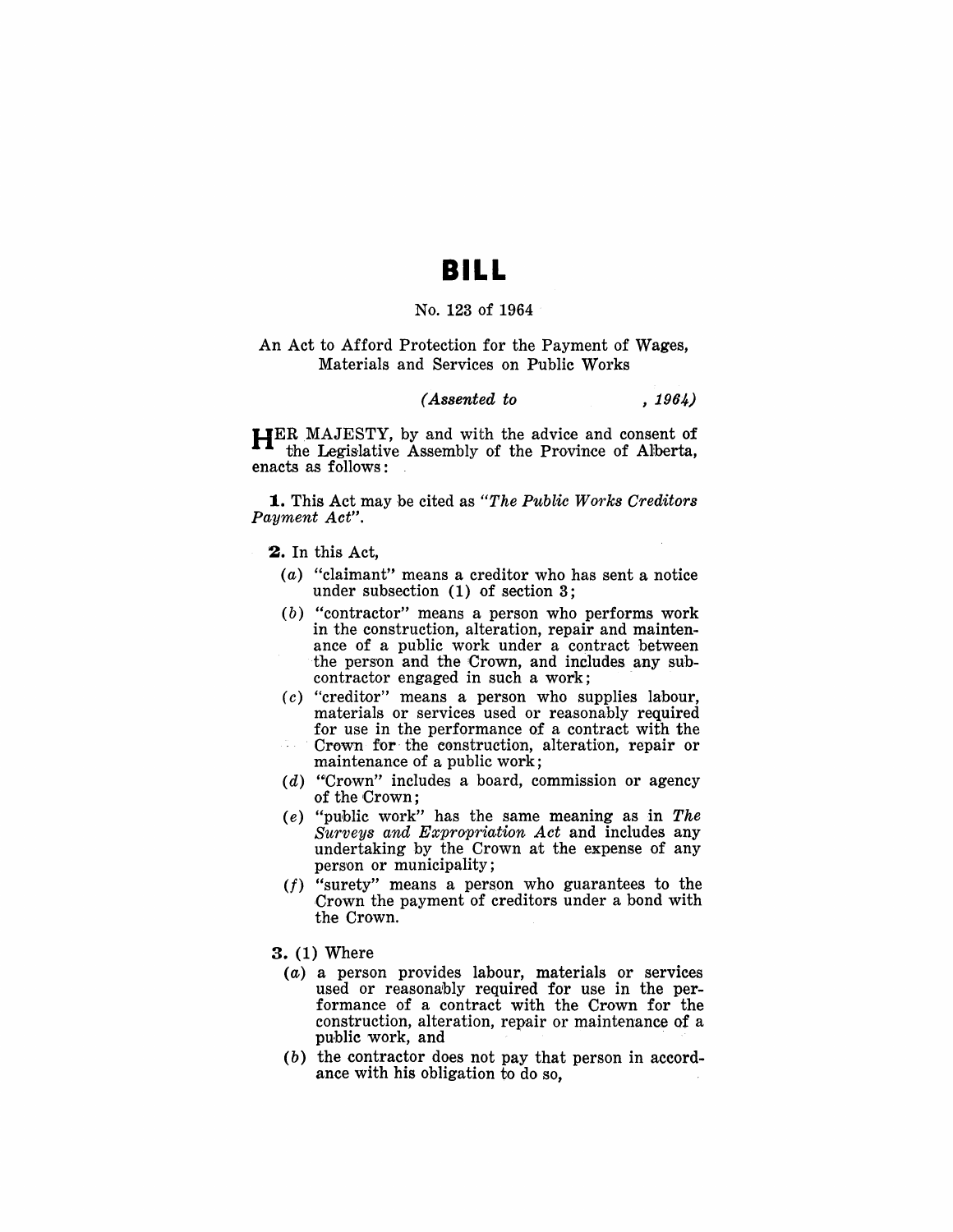4. The Crown may pay the claims properly owing and deduct the amount paid from any moneys due the contractor or if that is insufficient from the surety.

5. The contractors may be required to provide the Crown with a list of creditors.

8. A copy of section 3 is to be displayed at the public work.

7. Offences and penalty.

8. Regulations may be made.

2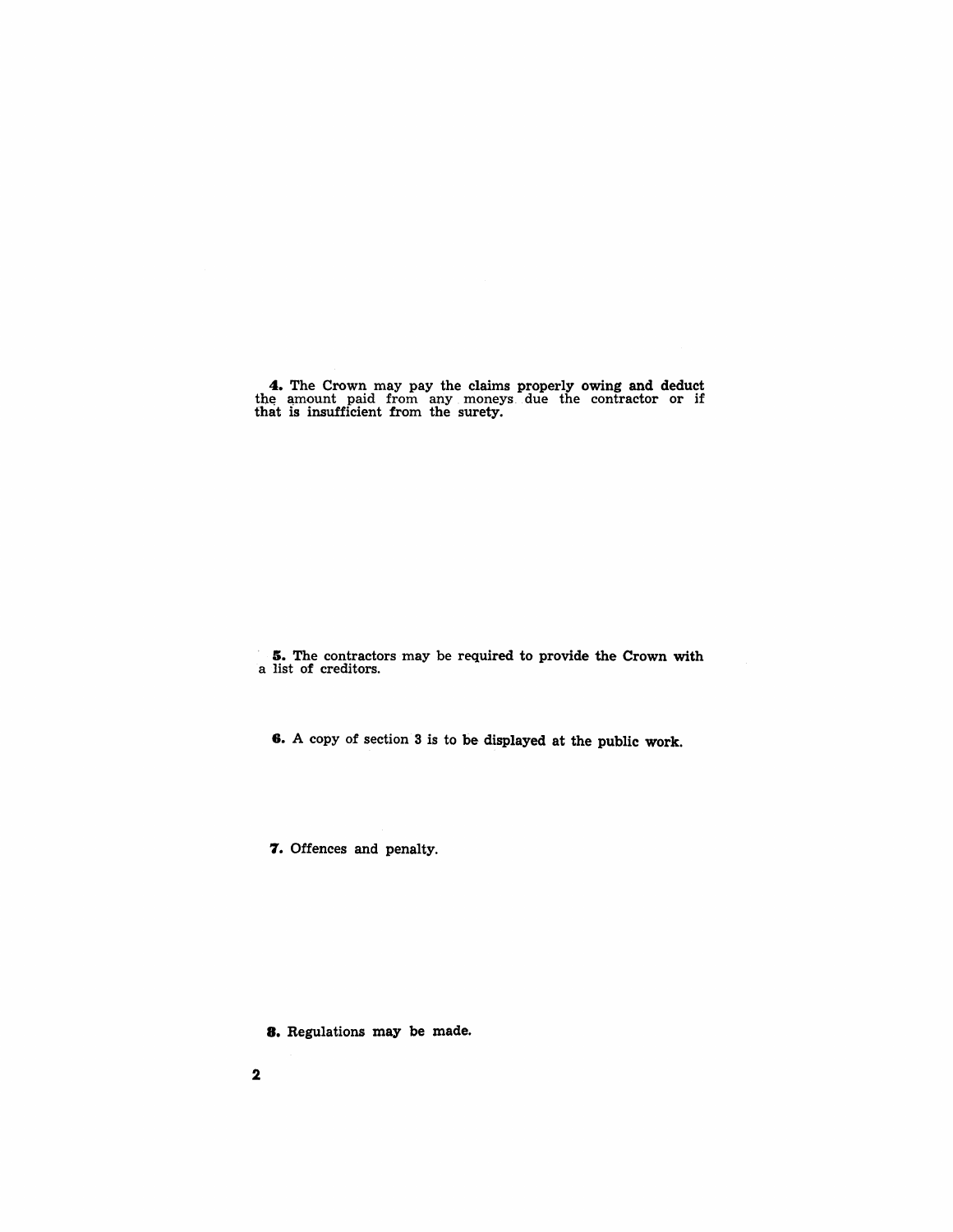that person may send a notice of his claim to the department, board, commission or agency of the Crown that is responsible for the public work.

- (2) The notice of the claim
- $(a)$  shall be sent by registered mail not later than ninety days after the last day on which the labour, ma terial or services were provided, and
- (b) shall set out the nature and amount of the claim against the contractor.

4. (1) Fifteen days after giving notice in writing to the contractor and surety, the Crown may-pay the claimant the amount settled upon and deduct the amount so paid from any moneys due or that may become due to the contractor on any account or from the moneys or securities, if any, deposited by the contractor with the Crown.

(2) Where there are insufficient moneys due or to become due to the contractor to permit of such deduction, the surety, if any, shall pay to the Crown upon demand an amount sufficient to make up the deficiency.

(3) In paying a claim under subsection (1), the Crown may act upon any evidence that it deems sufficient and may compromise any disputed liability, and such payment is not open to dispute or question by the contractor or the surety, if any, but is final and binding upon them.

5. The Crown may, in writing, require a contractor to send to it by registered mail within fifteen days from the date of the mailing of the demand, a list of the names of and the amounts owing to his creditors.

6. Every contractor shall display and keep displayed in a conspicuous place,

(a) on the public work, or

(b) at any place prescribed by the regulations,

a copy of section 3.

7. A contractor

- $(a)$  who does not file a list when required to do so under section 5, or
- (b) who does not display and keep displayed a copy of section 3 as required by section 6,

is guilty of an offence and is liable on summary conviction to a fine of not less than ten dollars and not more than one hundred dollars for every day during which the default continues.

8. (1) The Lieutenant Governor in Council may make regulations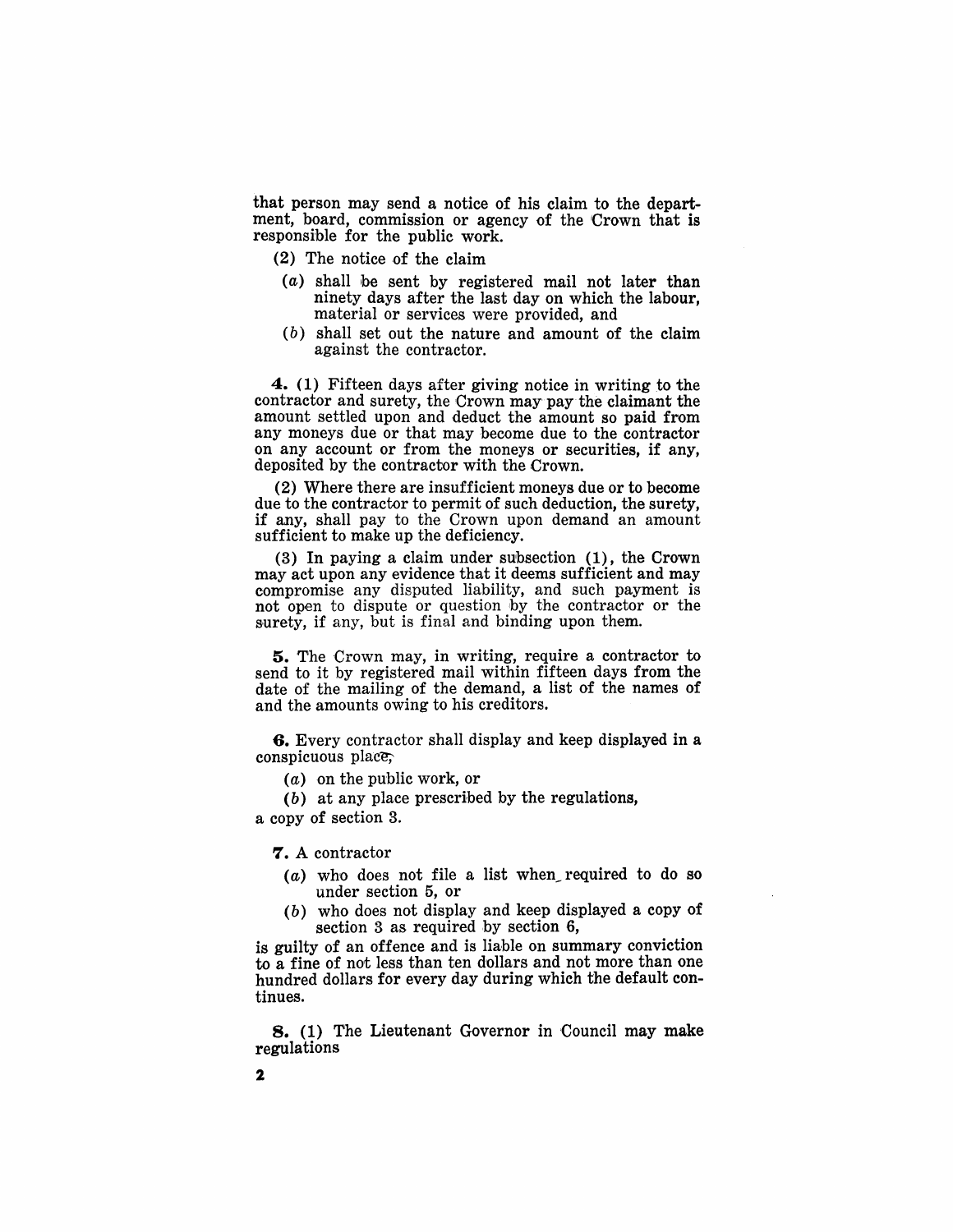**9.** Commencement of Act.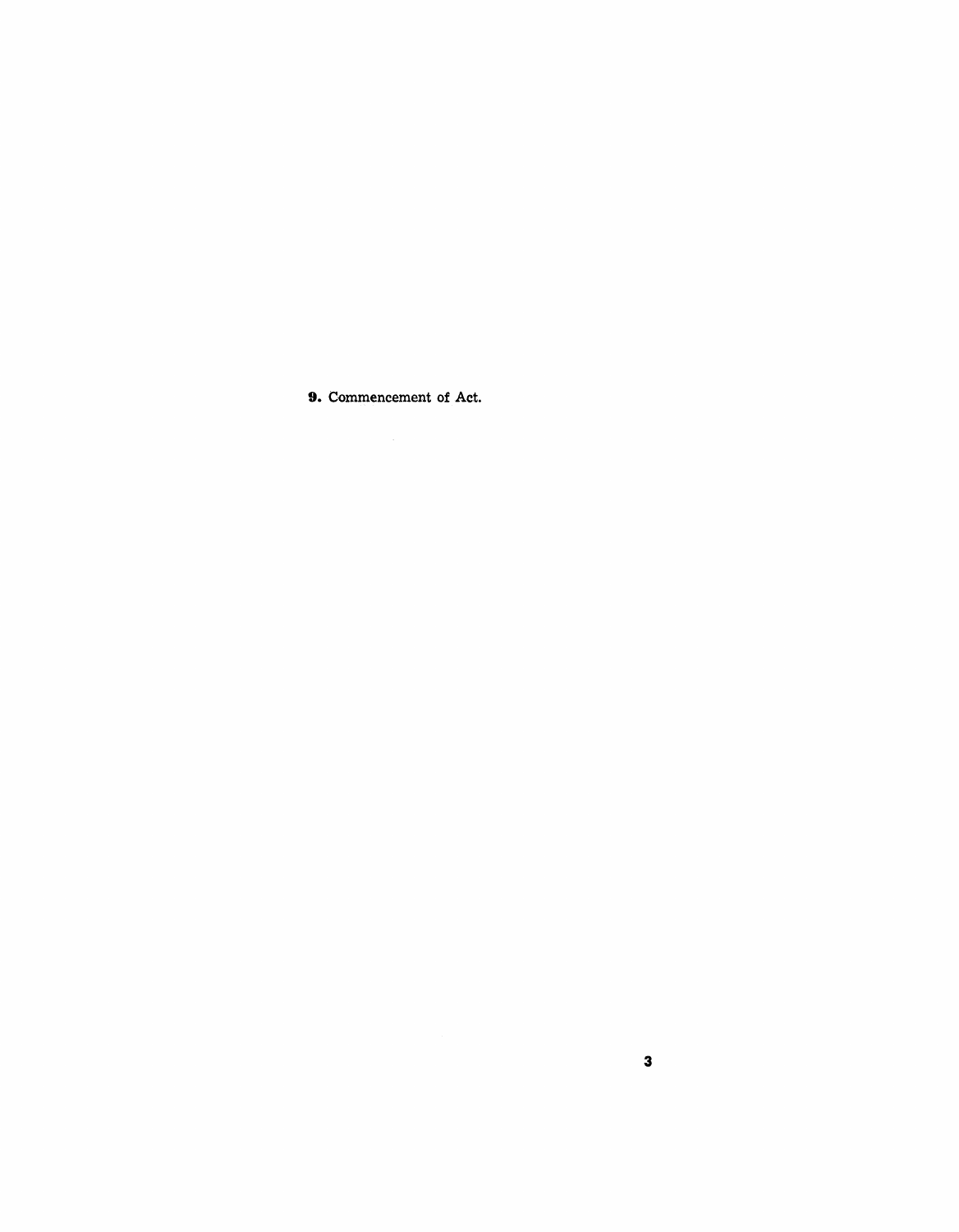- (a) extending or reducing the periods of time referred to in sections 3, 4 and 5,
- ( *b* ) providing for and requiring notices in addition to the notice mentioned in section 3, and
- (0) respecting any matter necessary or advisable to carry out effectively the intent and purpose of this Act.

(2) Any regulation made under subsection (1) or any provision thereof may be made applicable in respect of any class or classes of contractor.

**9.** This Act comes into force on the day upon which it is assented to.